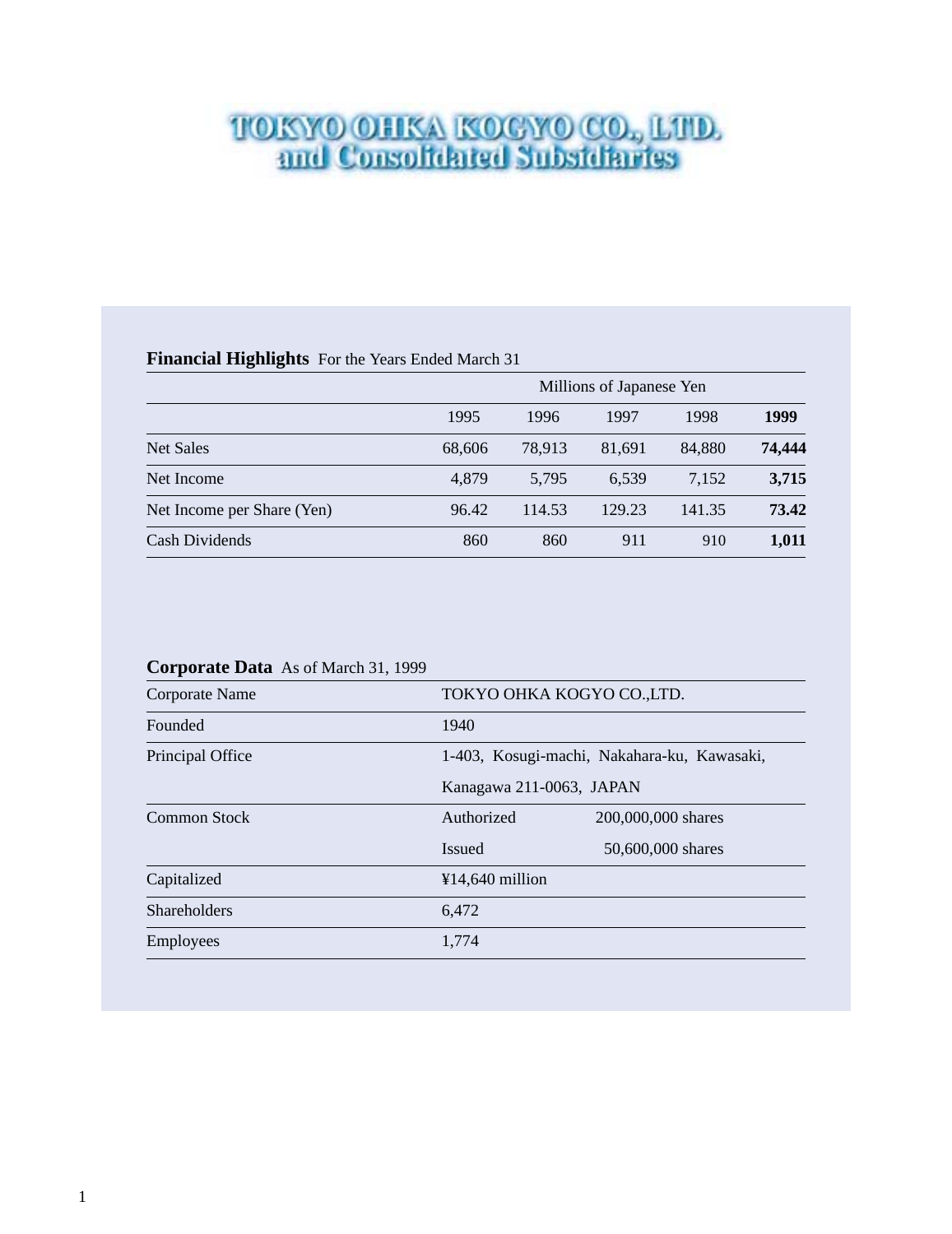**TOKYO OHKA KOGYO CO., LTD. and Consolidated Subsidiaries**

Review

**Minameral** 









**Net Income per Share Shareholders' Equity per Share**



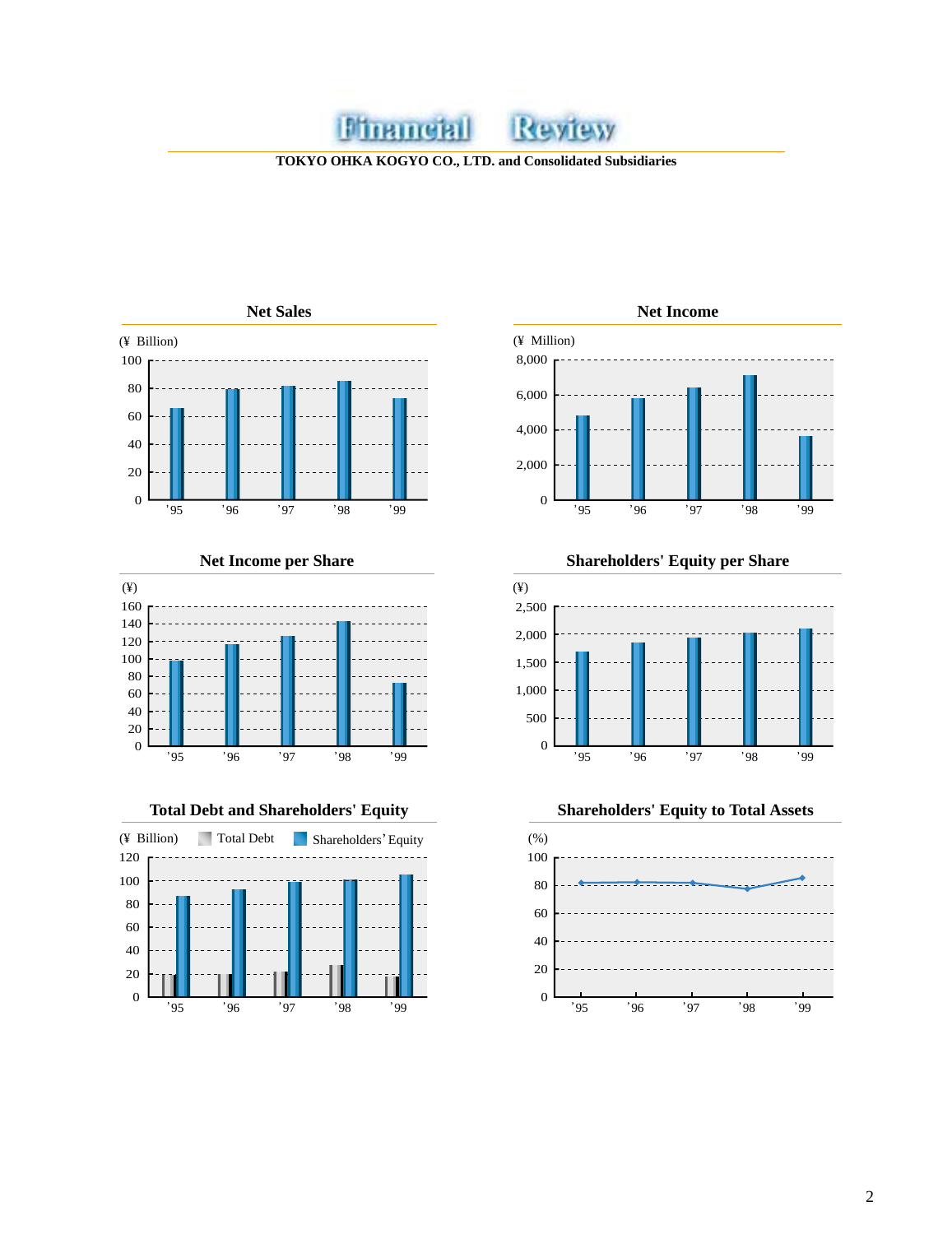# **TOKYO OHKA KOGYO CO., LIID.**<br>and Consolidated Subsidiaries

# **To our shareholders**

It gives me great pleasure to take this opportunity to report to ourshareholders and friends on the financial results of Tokyo Ohka Kogyo Co., Ltd. and consolidated subsidiaries for the fiscal year 1999, ended March 31, 1999.

Affected by ever more serious conditions of the semiconductor market, the consolidated sales of Tokyo Ohka Kogyo for the 1999 fiscal year was ¥74,444 million, which is a dip of ¥10,435 million compared to the previous year. Income before income taxes and minority interest decreased by 50.2% to ¥7,376 million due to the increased burden of depreciation expenses in addition to the drop in sales and the reduction of product prices. This forced net income down by 48.1% to ¥3,715 million.

Reviewing world economic conditions for the 1999 fiscal year, only the U.S. economy continued to expand while dull economic growth in Europe, and the Asian economy remained depressed. In the Japanese economy, income of enterprises worsened with domestic demand stagnation against a background of uncertainty in the financial system. Moreover, in addition to further decline in private plant investment, the unemployment increased, causing the economy to deteriorate.

Meanwhile, in the electronics industry, the major source of demand for our products, the sale of cellular telephones developed firmly in the mobile communication market and demand expanded in the personal computer market due to the increase in individual use. However, because of the depression in the world semiconductor market due to the drop of memory price, semiconductor manufacturers, domestic and overseas, confronted with a very difficult business environment, resulted to adjust production, suppress investment and re-organize or close their business operations on a global basis.

In such an environment, we have made every possible effort for early development of new competitive products in the worldwide market, strengthening production and sales systems, and improving quality assurance systems so as to attain further business expansion in the semiconductor, LCD and other high-tech fields which are globalizing rapidly.

Regarding research and development, we improved and enhanced the line-up of photoresist for Deep UV for which demand is rapidly growing domestically and overseas. And we have also established an development outlook of the next generation products for the ultra-fine process. In addition, we accomplished steady results by developing and introducing to the market an epoch-making new i-line photoresist with high resolution. To enhance product quality assurance, We made continuous efforts through the maintenance and expansion of application for "ISO 9002" certification, and also have started activities to acquire "ISO 14001" certification for the global environment preservation. Along with these efforts, we reorganized by the integration of the materials and equipment sections to strengthen our sales divisions, and developed Koriyama Plant further, which is for mass production plant of Deep UV photoresist, as for production. On the other hand, we simplified the organization of the process equipment production division to improve the operating efficiency, and proceeded rationalization throughout the company, reducing production costs and saving various expenses.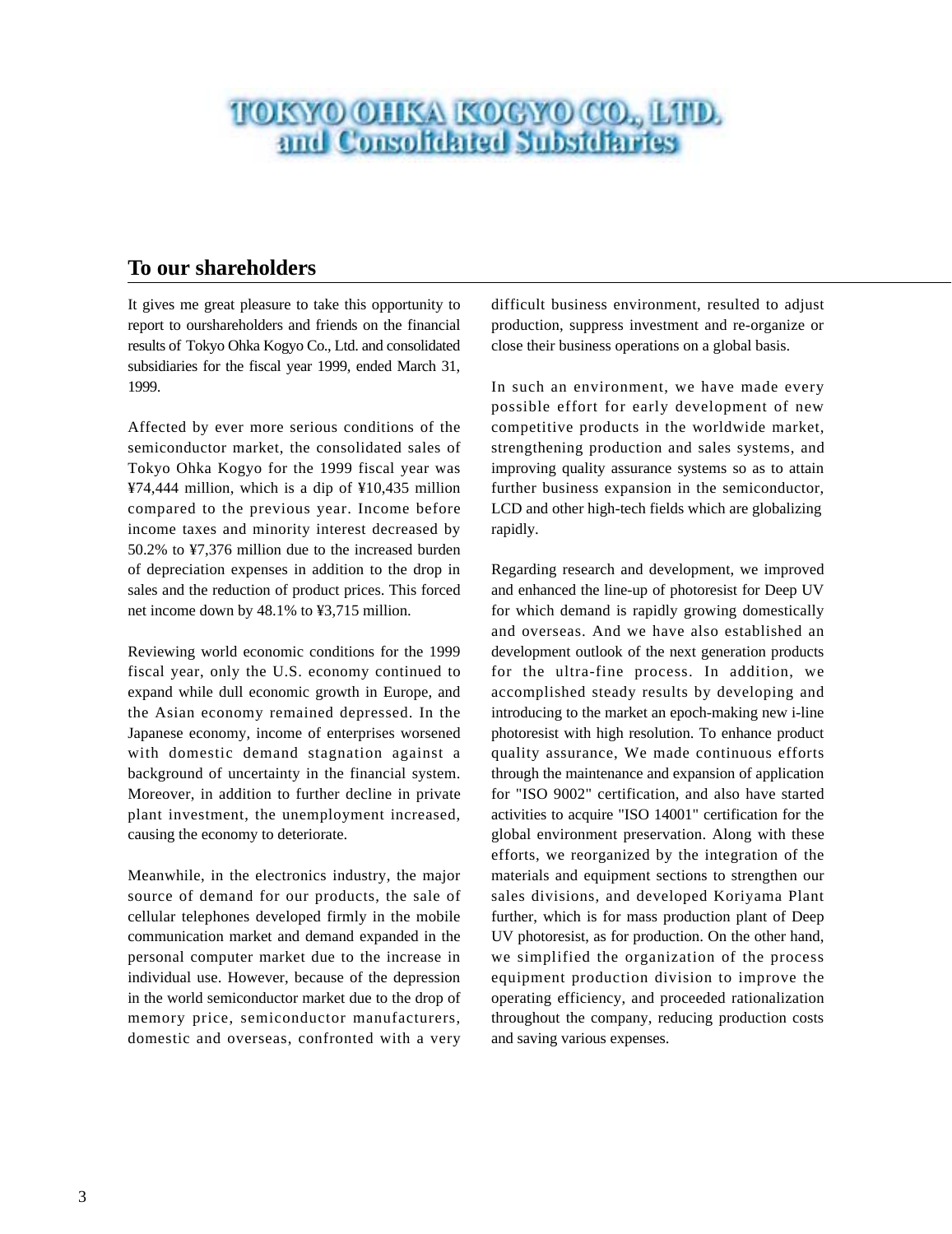In overseas markets, we started production of photoresist developer at our joint venture company in Italy and started OEM supply through a Taiwan subsidiary in an effort to strengthen the local production. However, in spite of proceeding positive business strategies inside and outside Japan while streamlining business operation simultaneously, the recent state of the semiconductor market that continued to be more serious was beyond our control, and our business results for the 1999 fiscal year were unfavorable as stated above.

To the future, the downward pressure on our economy still remains, and the business environment will continue to be unpredictable. Although a certain sign of recovery is seen in the steady public and housing investment, individual consumption is still dull. And in addition to the increasing unemployment, problems in the Japanese financial system may recur. Even in the future of U.S economy, an uncertainty has been felt.

Under these conditions, we at Tokyo Ohka Kogyo will do our best to:

- Develop new and beneficial products and technologies to always lead the world market.
- Increase product capability, reduce manufacturing costs and accelerate rationalization in order to be more competitive in the world market.
- Strengthen our business structure and develop our human resources for greater competitiveness.

As for Year 2000 problem, recognizing as a critical issue, we started our measures from the host computer of network system in May 1996 and completed them in August last year. To ensure the company-wide completeness of Year 2000

compliance, we organized the "Year 2000 Issue Committee" in October 1998. The committee carries on overall compliance for the network system and all manufacturing equipment. In preparation for an unexpected situation, the committee made a "Contingency Plan" for each section of customer relations, distribution, production, material purchasing and administration and each division had completed the plan accordingly as of April this year. For the equipment sold through suppliers and our company, we are currently checking on the progress of countermeasures being taken for those products by customers.



11<br>Aadhi Wakane

*Hisashi Nakane Ph. D. President*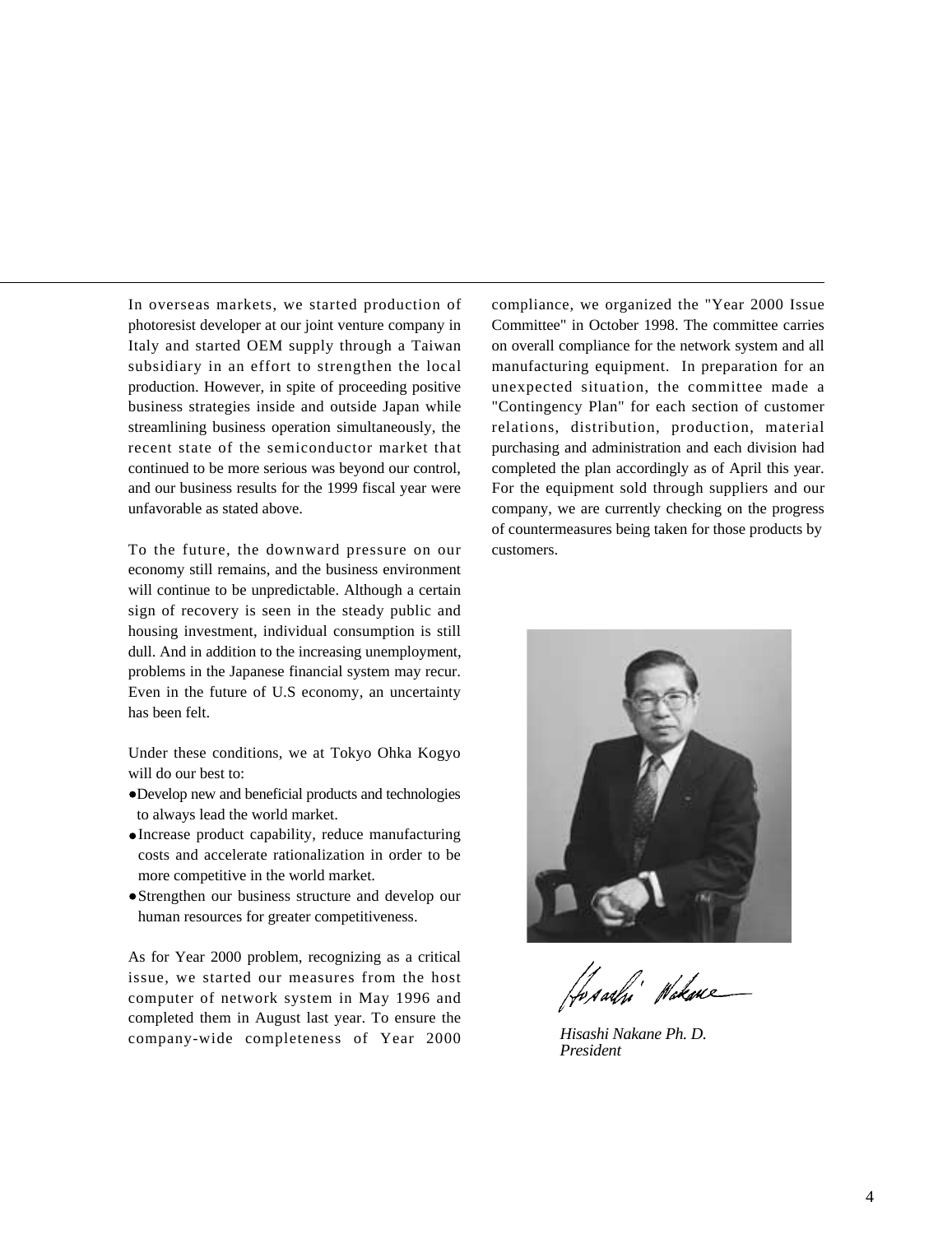# **Consolidated Balance Sheets**

**Years Ended March 31, 1999 and 1998**

**TOKYO OHKA KOGYO CO., LTD. and Consolidated Subsidiaries**

|                                                              |                 |            | Thousands of<br>U.S. Dollars |
|--------------------------------------------------------------|-----------------|------------|------------------------------|
|                                                              | Millions of Yen | (Note 1)   |                              |
| <b>ASSETS</b>                                                | 1999            | 1998       | 1999                         |
| <b>CURRENT ASSETS:</b>                                       |                 |            |                              |
|                                                              | ¥<br>1,246      | 1,839<br>¥ | \$<br>10,389                 |
|                                                              | 38,101          | 36,113     | 317,508                      |
|                                                              | 47              | 48         | 399                          |
| Receivables:                                                 |                 |            |                              |
|                                                              | 5,773           | 6,485      | 48,115                       |
| Trade accounts                                               | 16,479          | 17,745     | 137,329                      |
|                                                              | 587             | 241        | 4,898                        |
| Allowance for doubtful receivables                           | (185)           | (208)      | (1,548)                      |
|                                                              | 13,598          | 16,443     | 113,324                      |
| Prepaid expenses and other current assets                    | 603             | 633        | 5,032                        |
| Total current assets                                         | 76,253          | 79,341     | 635,448                      |
| PROPERTY, PLANT AND EQUIPMENT (Note 5):                      |                 |            |                              |
|                                                              | 7,162           | 7,331      | 59,688                       |
|                                                              | 43,875          | 44,011     | 365,626                      |
|                                                              | 33,913          | 32,541     | 282,613                      |
|                                                              | 8,651           | 8,800      | 72,092                       |
|                                                              | 1,686           | 782        | 14,057                       |
| Total                                                        | 95,289          | 93,465     | 794,079                      |
|                                                              | (53,616)        | (48,298)   | (446, 800)                   |
| Net property, plant and equipment                            | 41,673          | 45,169     | 347,279                      |
| <b>INVESTMENTS AND OTHER ASSETS:</b>                         |                 |            |                              |
|                                                              | 3,202           | 3,346      | 26,684                       |
| Investments in an unconsolidated subsidiary and an affiliate | 7               | 48         | 62                           |
|                                                              | 576             | 575        | 4,803                        |
| Accumulated insurance premiums                               | 494             | 578        | 4,124                        |
| Foreign currency translation adjustments                     | 54              |            | 452                          |
| Other assets                                                 | 489             | 594        | 4,079                        |
| Total investments and other assets                           | 4,824           | 5,143      | 40,207                       |
| <b>TOTAL</b>                                                 | ¥ $122,752$     | ¥ 129,654  | \$1,022,935                  |
|                                                              |                 |            |                              |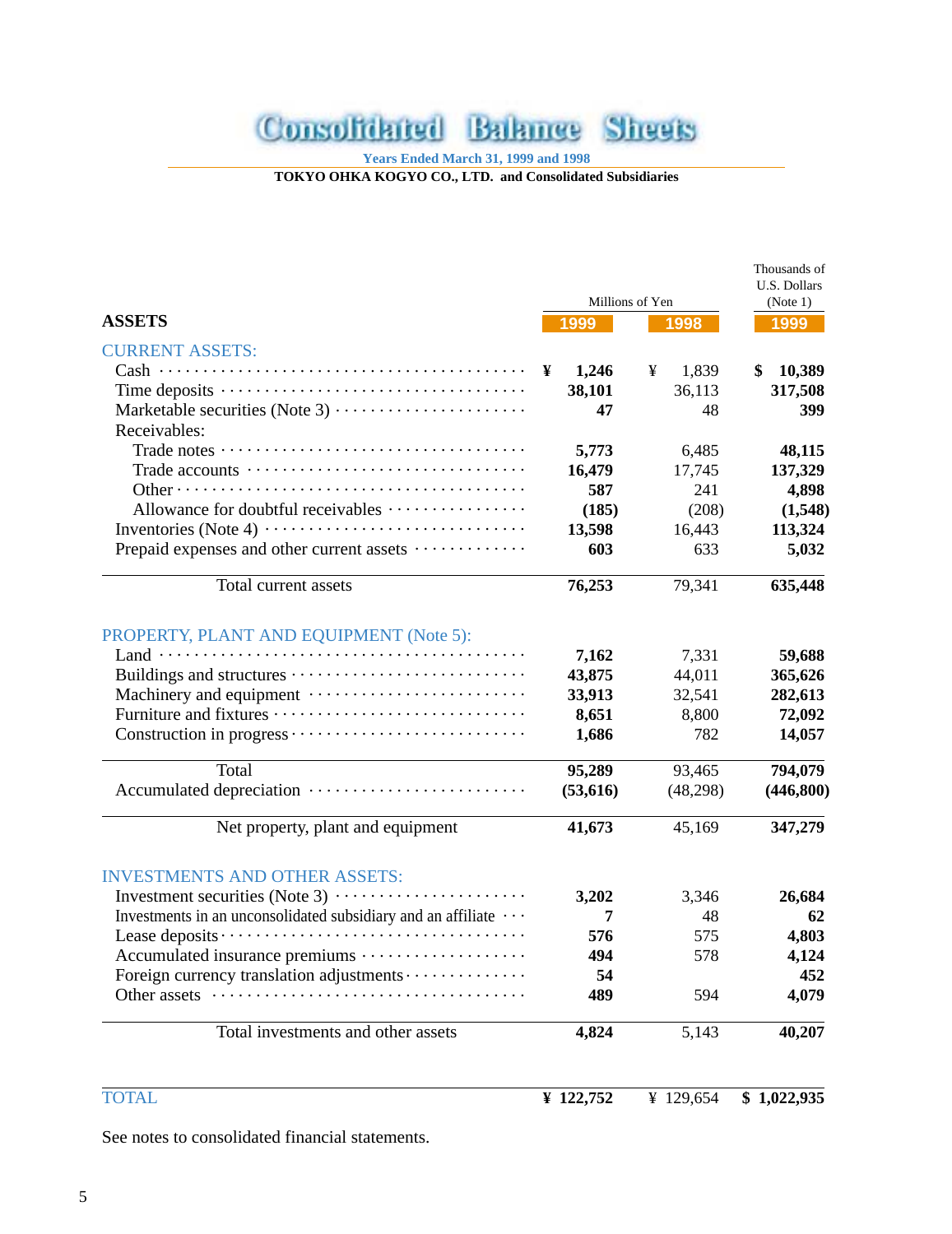|                                                                                                                                                           | Millions of Yen | Thousands of<br>U.S. Dollars<br>(Note 1) |             |  |
|-----------------------------------------------------------------------------------------------------------------------------------------------------------|-----------------|------------------------------------------|-------------|--|
| <b>LIABILITIES AND SHAREHOLDERS' EQUITY</b>                                                                                                               | 1999            | 1998                                     | 1999        |  |
| <b>CURRENT LIABILITIES:</b>                                                                                                                               |                 |                                          |             |  |
| Short-term borrowings (Note $6) \cdot \cdot \cdot \cdot \cdot \cdot \cdot \cdot \cdot \cdot \cdot \cdot \cdot \cdot \cdot \cdot \cdot \cdot$<br>Payables: | ¥<br>86         | ¥<br>192                                 | \$<br>722   |  |
|                                                                                                                                                           | 4,056           | 5,731                                    | 33,801      |  |
|                                                                                                                                                           | 3,987           | 4,488                                    | 33,231      |  |
|                                                                                                                                                           | 1,954           | 5,109                                    | 16,287      |  |
|                                                                                                                                                           | 1,731           | 3,916                                    | 14,426      |  |
|                                                                                                                                                           | 2,264           | 2,534                                    | 18,869      |  |
| Advances from customers                                                                                                                                   | 330             | 1,828                                    | 2,753       |  |
|                                                                                                                                                           | 901             | 94                                       | 7,513       |  |
| <b>Total current liabilities</b>                                                                                                                          | 15,312          | 23,896                                   | 127,605     |  |
| <b>LONG-TERM LIABILITIES:</b>                                                                                                                             |                 |                                          |             |  |
|                                                                                                                                                           | 87              | 68                                       | 729         |  |
| Liability for employees' retirement benefits (Note $7$ ) $\cdots$<br>Liability for directors and corporate auditors                                       | 282             | 263                                      | 2,357       |  |
|                                                                                                                                                           | 679             | 746                                      | 5,663       |  |
| Foreign currency translation adjustments                                                                                                                  |                 | 777                                      |             |  |
|                                                                                                                                                           | 343             | 488                                      | 2,862       |  |
| Total long-term liabilities                                                                                                                               | 1,393           | 2,344                                    | 11,612      |  |
| MINORITY INTEREST                                                                                                                                         | 218             | 187                                      | 1,823       |  |
| <b>SHAREHOLDERS' EQUITY (Note 8):</b><br>Common stock, ¥50 par value-authorized,<br>200,000,000 shares;                                                   |                 |                                          |             |  |
| issued and outstanding, 50,600,000 shares                                                                                                                 | 14,640          | 14,640                                   | 122,003     |  |
| Additional paid-in capital ······························                                                                                                 | 15,207          | 15,207                                   | 126,732     |  |
|                                                                                                                                                           | 75,978          | 73,377                                   | 633,157     |  |
| Total                                                                                                                                                     | 105,827         | 103,225                                  | 881,893     |  |
| Treasury stock-at cost                                                                                                                                    |                 |                                          |             |  |
| Total shareholders' equity                                                                                                                                | 105,827         | 103,225                                  | 881,893     |  |
| <b>TOTAL</b>                                                                                                                                              | ¥ 122,752       | ¥ 129,654                                | \$1,022,935 |  |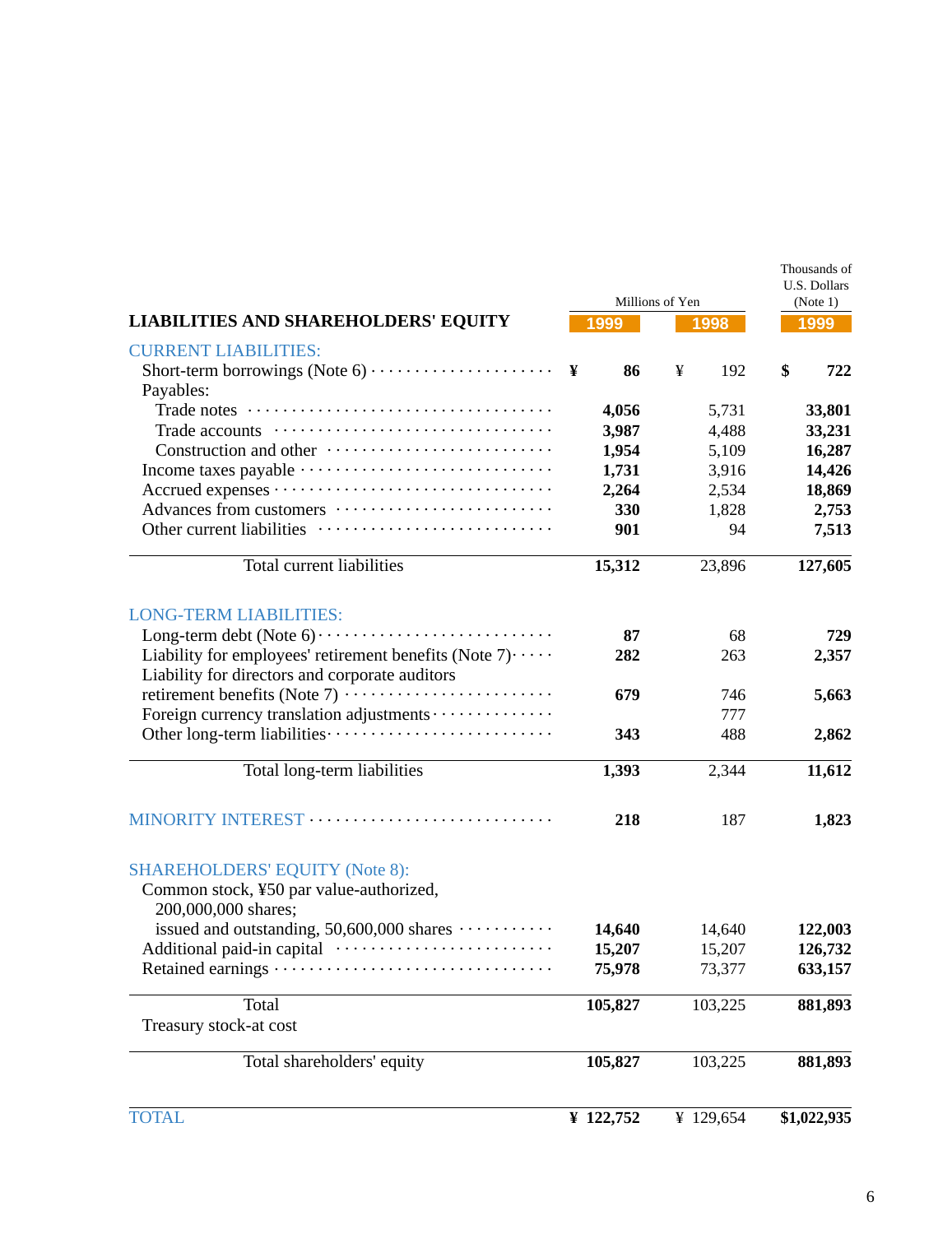# **Consolidated Statements of Income**

**Years Ended March 31, 1999 and 1998**

**TOKYO OHKA KOGYO CO., LTD. and Consolidated Subsidiaries**

|                                                                           |   | Millions of Yen |     |        | Thousands of<br>U.S. Dollars<br>(Note 1) |
|---------------------------------------------------------------------------|---|-----------------|-----|--------|------------------------------------------|
|                                                                           |   | 1999            |     | 1998   | 1999                                     |
|                                                                           | ¥ | 74,444          | ¥   | 84,880 | \$620,370                                |
|                                                                           |   | 52,069          |     | 54,030 | 433,909                                  |
| Gross profit                                                              |   | 22,375          |     | 30,849 | 186,461                                  |
| SELLING, GENERAL AND ADMINISTRATIVE EXPENSES                              |   | 15,702          |     | 16,421 | 130,851                                  |
| <b>Operating income</b>                                                   |   | 6,673           |     | 14,428 | 55,610                                   |
| <b>OTHER INCOME (EXPENSES):</b>                                           |   |                 |     |        |                                          |
|                                                                           |   | 261             |     | 304    | 2,179                                    |
|                                                                           |   | (18)            |     | (5)    | (157)                                    |
| Valuation loss on marketable and investment securities · · ·              |   | (65)            |     | (222)  | (546)                                    |
| Foreign currency transaction gain (loss)-net ·············                |   | (176)           |     | 288    | (1, 468)                                 |
|                                                                           |   | 207             |     | 344    | 1,729                                    |
| Gain (loss) on sales and disposals of property, plant and equipment-net · |   | 250             |     | (63)   | 2,089                                    |
| Gain (loss) on sales of investment securities                             |   | 206             |     | (8)    | 1,721                                    |
|                                                                           |   | (199)           |     | (57)   | (1,658)                                  |
|                                                                           |   |                 |     | (413)  |                                          |
|                                                                           |   | 236             |     | 204    | 1,969                                    |
| Other income-net                                                          |   | 703             |     | 371    | 5,858                                    |
| <b>INCOME BEFORE INCOME TAXES</b>                                         |   |                 |     |        |                                          |
|                                                                           |   | 7,376           |     | 14,799 | 61,469                                   |
|                                                                           |   | 3,649           |     | 7,638  | 30,411                                   |
| MINORITY INTEREST                                                         |   | (11)            |     | (8)    | (97)                                     |
| <b>NET INCOME</b>                                                         | ¥ | 3,715           | ¥   | 7,152  | 30,959                                   |
| PER SHARE OF COMMON STOCK (Note 2.k):                                     |   |                 | Yen |        | <b>U.S.Dollars</b>                       |
| .<br>Net income                                                           | ¥ | 73.42           | ¥   | 141.35 | 0.61                                     |
| Cash dividends applicable to the year                                     |   | 20.00           |     | 19.00  | 0.16                                     |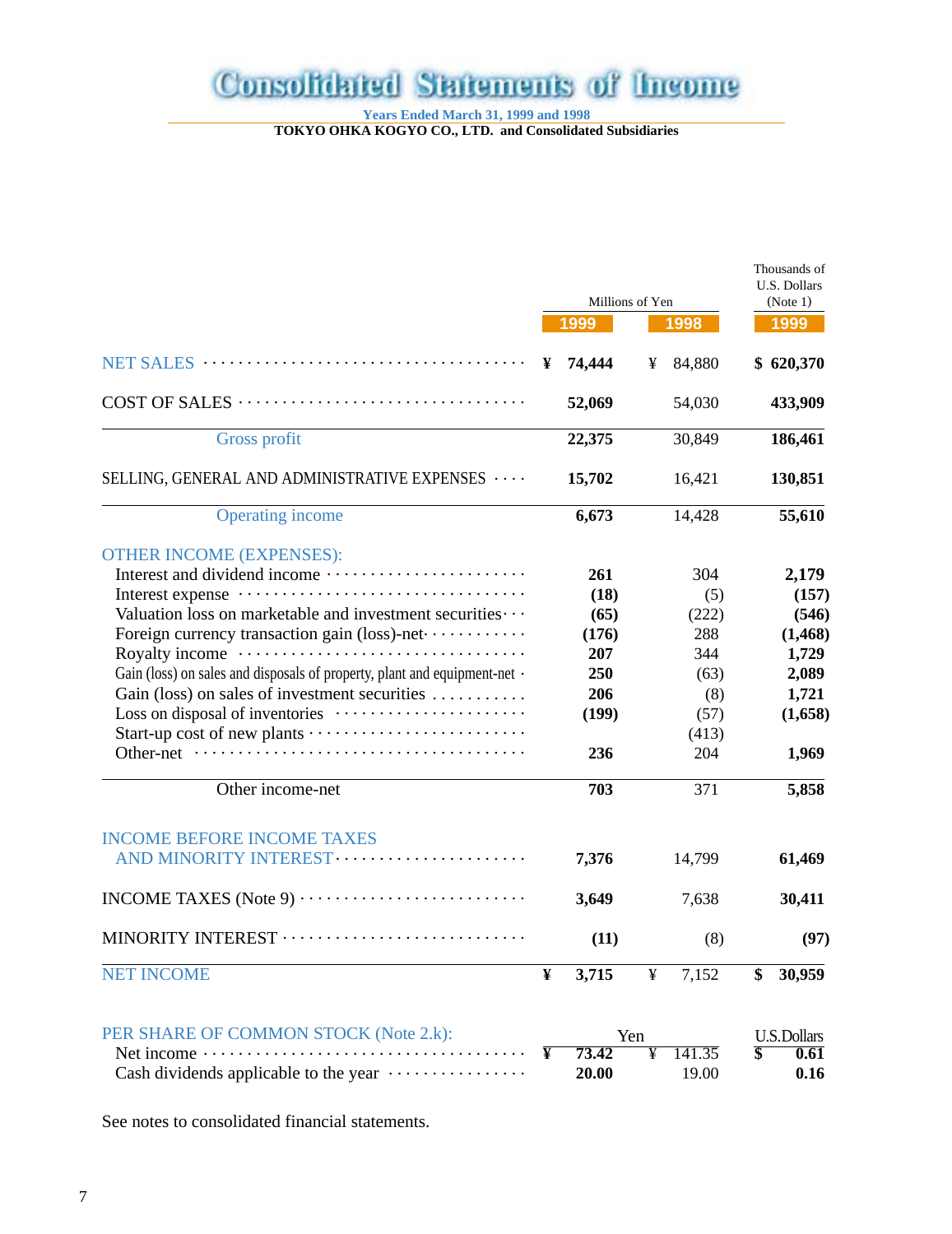# **Consolidated Statements of Shareholders' Equity**

**Years Ended March 31, 1999 and 1998**

**TOKYO OHKA KOGYO CO., LTD. and Consolidated Subsidiaries**

|                                                                                   | Thousands                                             | Millions of Yen |  |                                    |  |                      |
|-----------------------------------------------------------------------------------|-------------------------------------------------------|-----------------|--|------------------------------------|--|----------------------|
|                                                                                   | Outstanding<br>Number of<br>Shares of<br>Common Stock | Common<br>Stock |  | Additional<br>Paid-in<br>Capital   |  | Retained<br>Earnings |
|                                                                                   | 50,600                                                | ¥ 14,640        |  | ¥ 15,207                           |  | ¥ $67,230$           |
| Cash dividends paid:                                                              |                                                       |                 |  |                                    |  | 7,152                |
| Final for prior year, ¥9.0 per share $\dots \dots \dots$                          |                                                       |                 |  |                                    |  | (455)                |
| Interim for current year, ¥9.0 per share $\dots \dots$                            |                                                       |                 |  |                                    |  | (455)                |
| Bonuses to directors and corporate auditors $\cdots \cdots$                       |                                                       |                 |  |                                    |  | (94)                 |
| BALANCE, MARCH 31, 1998                                                           | 50,600                                                | 14,640          |  | 15,207                             |  | 73,377               |
|                                                                                   |                                                       |                 |  |                                    |  | 3,715                |
| Cash dividends paid:                                                              |                                                       |                 |  |                                    |  |                      |
| Final for prior year, $\text{\textsterling}10.0$ per share $\cdots \cdots \cdots$ |                                                       |                 |  |                                    |  | (505)                |
| Interim for current year, $\yen 10.0$ per share $\cdots \cdots$                   |                                                       |                 |  |                                    |  | (505)                |
| Bonuses to directors and corporate auditors $\cdots \cdots$                       |                                                       |                 |  |                                    |  | (101)                |
| BALANCE, MARCH 31, $1999$ $\cdots$                                                | 50,600                                                | ¥ 14,640        |  | ¥ 15,207 ¥ 75,978                  |  |                      |
|                                                                                   |                                                       |                 |  | Thousands of U.S. Dollars (Note 1) |  |                      |

|                                                            | Common<br>Stock | Additional<br>Paid-in<br>Capital | Retained<br>Earnings |
|------------------------------------------------------------|-----------------|----------------------------------|----------------------|
|                                                            |                 | $$122,003$ $$126,732$ $$611,477$ |                      |
|                                                            |                 |                                  | 30.959               |
| Final for prior year, \$0.08 per share $\cdots$            |                 |                                  | (4,216)              |
| Interim for current year, \$0.08 per share $\cdots \cdots$ |                 |                                  | (4,216)              |
| Bonuses to directors and corporate auditors $\cdots$       |                 |                                  | (845)                |
|                                                            |                 |                                  |                      |

BALANCE, MARCH 31, 1999 ................. **\$ 122,003 \$ 126,732 \$ 633,157**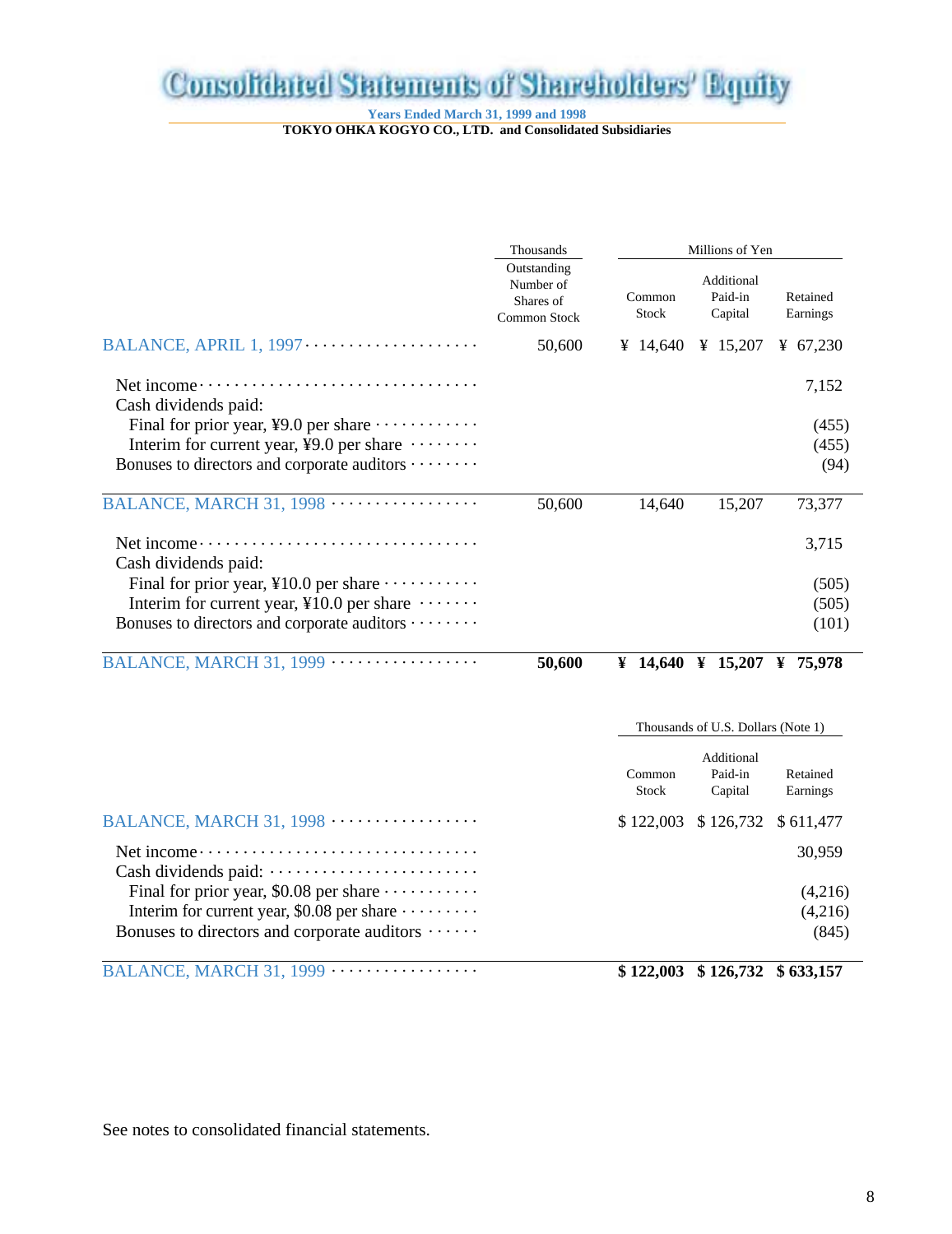# **Consolidated Statements of Cash Flows**

**Years Ended March 31, 1999 and 1998**

**TOKYO OHKA KOGYO CO., LTD. and Consolidated Subsidiaries**

|                                                                                  | Millions of Yen |          |   |           | Thousands of<br>U.S. Dollars<br>(Note 1) |           |  |
|----------------------------------------------------------------------------------|-----------------|----------|---|-----------|------------------------------------------|-----------|--|
| <b>OPERATING ACTIVITIES:</b>                                                     |                 | 1999     |   | 1998      |                                          | 1999      |  |
|                                                                                  | ¥               | 3,715    | ¥ | 7,152     | \$                                       | 30,959    |  |
| Adjustments to reconcile net income to net cash                                  |                 |          |   |           |                                          |           |  |
| provided by operating activities:                                                |                 |          |   |           |                                          |           |  |
|                                                                                  |                 | 6,524    |   | 4,858     |                                          | 54,368    |  |
|                                                                                  |                 | (18)     |   | 5         |                                          | (152)     |  |
| Loss (gain) on sales and disposals of property, plant and equipment-net $\cdots$ |                 | (250)    |   | 63        |                                          | (2,089)   |  |
|                                                                                  |                 | (206)    |   |           |                                          | (1,721)   |  |
| Provision for retirement benefits                                                |                 | (48)     |   | 215       |                                          | (402)     |  |
| Valuation loss on marketable and investment securities                           |                 | 65       |   | 222       |                                          | 546       |  |
|                                                                                  |                 | (101)    |   | (94)      |                                          | (845)     |  |
| Changes in assets and liabilities, net of effects from                           |                 |          |   |           |                                          |           |  |
| a newly consolidated subsidiary:                                                 |                 |          |   |           |                                          |           |  |
|                                                                                  |                 | 1,631    |   | (1,315)   |                                          | 13,597    |  |
|                                                                                  |                 | 2,844    |   | (3,766)   |                                          | 23,701    |  |
| Decrease (increase) in prepaid expenses and other current assets                 |                 | 29       |   | (174)     |                                          | 245       |  |
|                                                                                  |                 | (5, 331) |   | 3,565     |                                          | (44, 429) |  |
|                                                                                  |                 | (2,185)  |   | (188)     |                                          | (18,210)  |  |
| Increase (decrease) in accrued expenses and other current liabilities $\cdots$   |                 | (961)    |   | 750       |                                          | (8,010)   |  |
| Total adjustments                                                                |                 | 1,991    |   | 4,142     |                                          | 16,596    |  |
| Net cash provided by operating activities                                        |                 | 5,706    |   | 11,295    |                                          | 47,556    |  |
| <b>INVESTING ACTIVITIES:</b>                                                     |                 |          |   |           |                                          |           |  |
| Proceeds from sales of marketable securities-net                                 |                 |          |   | 250       |                                          |           |  |
| Proceeds from sales of property, plant and equipment                             |                 | 523      |   | 384       |                                          | 4,362     |  |
|                                                                                  |                 | 284      |   | 176       |                                          | 2,372     |  |
|                                                                                  |                 | (3,914)  |   | (10, 939) |                                          | (32, 622) |  |
|                                                                                  |                 |          |   | (181)     |                                          |           |  |
| Purchase of investment in an unconsolidated subsidiary                           |                 |          |   | (40)      |                                          |           |  |
|                                                                                  |                 | 14       |   | (36)      |                                          | 121       |  |
| Net cash used in investing activities                                            |                 | (3,091)  |   | (10, 385) |                                          | (25,765)  |  |
| <b>FINANCING ACTIVITIES:</b>                                                     |                 |          |   |           |                                          |           |  |
| Increase (decrease) in short-term borrowings-net                                 |                 | (105)    |   | 153       |                                          | (881)     |  |
|                                                                                  |                 | 47       |   |           |                                          | 395       |  |
|                                                                                  |                 | (27)     |   | (22)      |                                          | (233)     |  |
|                                                                                  |                 | (1, 011) |   | (910)     |                                          | (8, 433)  |  |
| Net cash used in financing activities                                            |                 | (1,098)  |   | (780)     |                                          | (9,152)   |  |
| FOREIGN CURRENCY TRANSLATION ADJUSTMENTS                                         |                 | (161)    |   | 5         |                                          | (1,348)   |  |
| NET INCREASE IN CASH AND CASH EQUIVALENTS                                        |                 | 1,354    |   | 134       |                                          | 11,289    |  |
| CASH AND CASH EQUIVALENTS OF A NEWLY                                             |                 |          |   |           |                                          |           |  |
| CONSOLIDATED SUBSIDIARY, BEGINNING OF YEAR                                       |                 | 40       |   | 100       |                                          | 337       |  |
| CASH AND CASH EQUIVALENTS, BEGINNING OF YEAR                                     |                 | 37,952   |   | 37,717    |                                          | 316,270   |  |
| CASH AND CASH EQUIVALENTS, END OF YEAR                                           | ¥               | 39,347   | ¥ | 37,952    | \$                                       | 327,898   |  |
| ADDITIONAL CASH FLOW INFORMATION:                                                |                 |          |   |           |                                          |           |  |
|                                                                                  | ¥               | 18       | ¥ | 5         | \$                                       | 157       |  |
|                                                                                  |                 | 5,834    |   | 7,826     |                                          | 48,622    |  |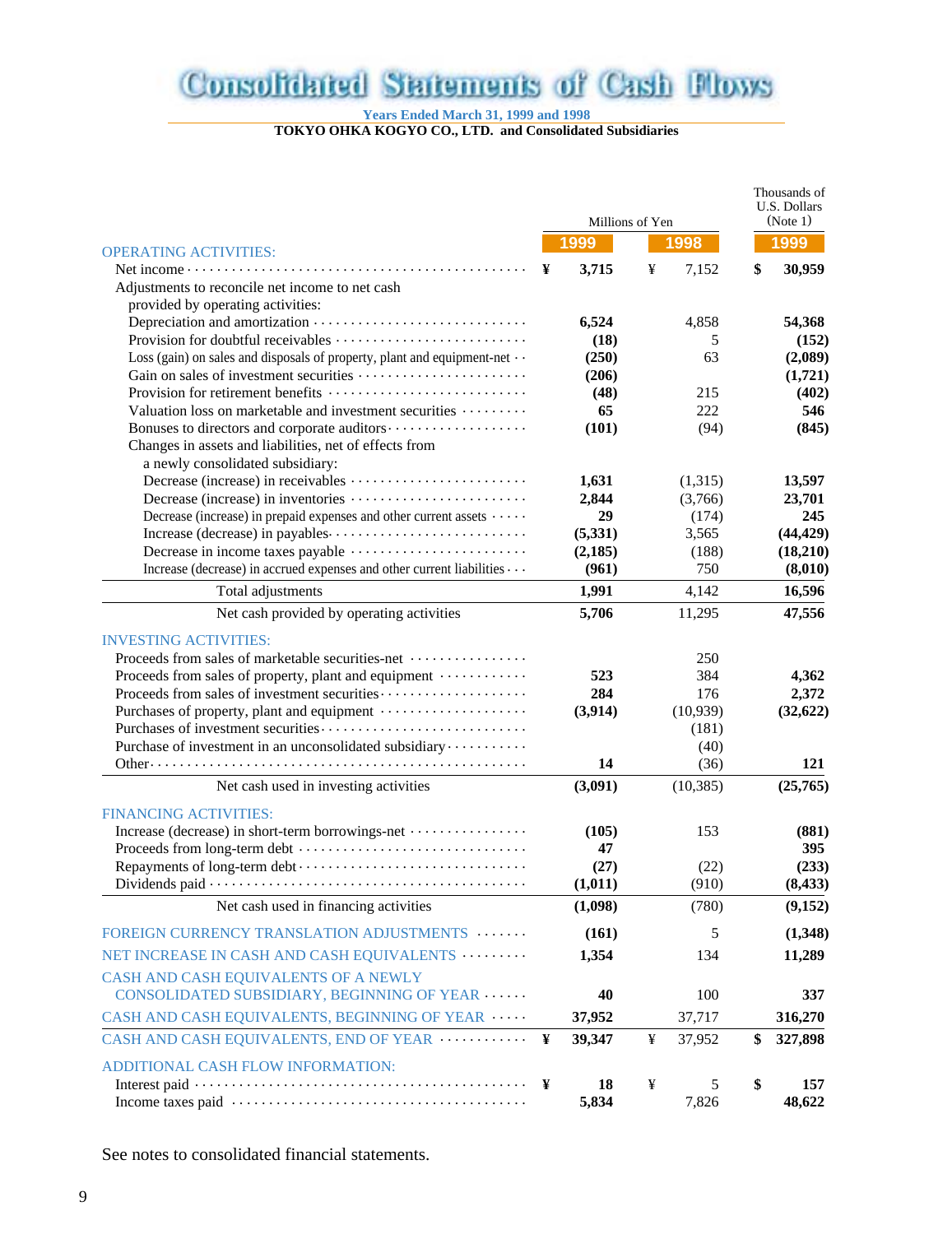# Notes to Consolidated Financial Statemen

**Years Ended March 31, 1999 and 1998 TOKYO OHKA KOGYO CO., LTD. and Consolidated Subsidiaries**

#### **1. BASIS OF PRESENTING CONSOLIDATED FINANCIAL STATEMENTS**

The accompanying consolidated financial statements have been prepared in accordance with the provisions set forth in the Japanese Securities and Exchange Law and its related accounting regulations, and in conformity with accounting principles generally accepted in Japan, which are different in certain respects as to application and disclosure requirements of International Accounting Standards. The consolidated financial statements are not intended to present the financial position, results of operations and cash flows in accordance with accounting principles and practices generally accepted in countries and jurisdictions other than Japan. The consolidated statements of cash flows are not required as part of the basic financial statements in Japan but are presented herein as additional information.

In preparing these consolidated financial statements, certain reclassifications and rearrangements have been made to the consolidated financial statements issued domestically in order to present them in a form which is more familiar to readers outside Japan. In addition, the notes to the consolidated financial statements include information which is not required under accounting principles generally accepted in Japan but is presented herein as additional information.

The consolidated financial statements are stated in Japanese yen, the currency of the country in which TOKYO OHKA KOGYO CO., LTD. (the "Company") is incorporated and operates. The translations of Japanese yen amounts into U.S. dollar amounts are included solely for the convenience of readers outside Japan and have been made at the rate of ¥120 to \$1, the approximate rate of exchange at March 31, 1999. Such translations should not be construed as representations that the Japanese yen amounts could be converted into U.S. dollars at that or any other rate.

Amounts of less than one million yen have been rounded off. As a result, the totals shown in the accompanying consolidated financial statements (both in yen and U.S. dollars) do not necessarily agree with the sum of the individual amounts.

### **2. SUMMARY OF SIGNIFICANT ACCOUNTING POLICIES**

**a. Consolidation** - The consolidated financial statements include the accounts of the Company and all of its significant subsidiaries (together, the "Companies"). Effective April 1, 1998, the accounts of TOK TAIWAN CO., LTD., a foreign subsidiary of the Company, have been included in the consolidation, due to the increased significance of its total assets, net sales, net income and retained earnings.

Investments in an unconsolidated subsidiary and a 25% owned affiliate are stated at cost. If the equity method of accounting had been applied to the investments in these companies, the effect on the accompanying consolidated financial statements would not be material.

The excess of the cost of the Company's investments in consolidated subsidiaries accounted for by the equity method, over the underlying equity at the respective dates of acquisition, is being amortized over a period of five years.

All significant intercompany balances and transactions have been eliminated in consolidation. All material unrealized profit included in assets resulting from transactions within the Companies is eliminated.

- **b. Cash and Cash Equivalents -** For purposes of the statements of cash flows, the Company considers all time deposits to be cash equivalents. Time deposits have original maturities of one year or less and can be withdrawn on demand with no diminution of principal.
- **c. Inventories** Merchandise, work in process and raw materials and supplies are stated at cost determined by the first-in, first-out method. Finished products are stated at average cost. Inventories of semiconductor manufacturing equipment are stated at cost determined by the individual identification method, which are included in raw materials, work in process and finished products.
- **d. Marketable and Investment Securities** Listed securities included in marketable and investment securities are stated at the lower of cost or market, cost being determined by the moving-average method. Other securities are stated at cost determined by the moving-average method.
- **e. Property, Plant and Equipment** Property, plant and equipment are stated at cost. Depreciation is computed by the declining-balance method over the estimated useful lives of the assets for the Company and domestic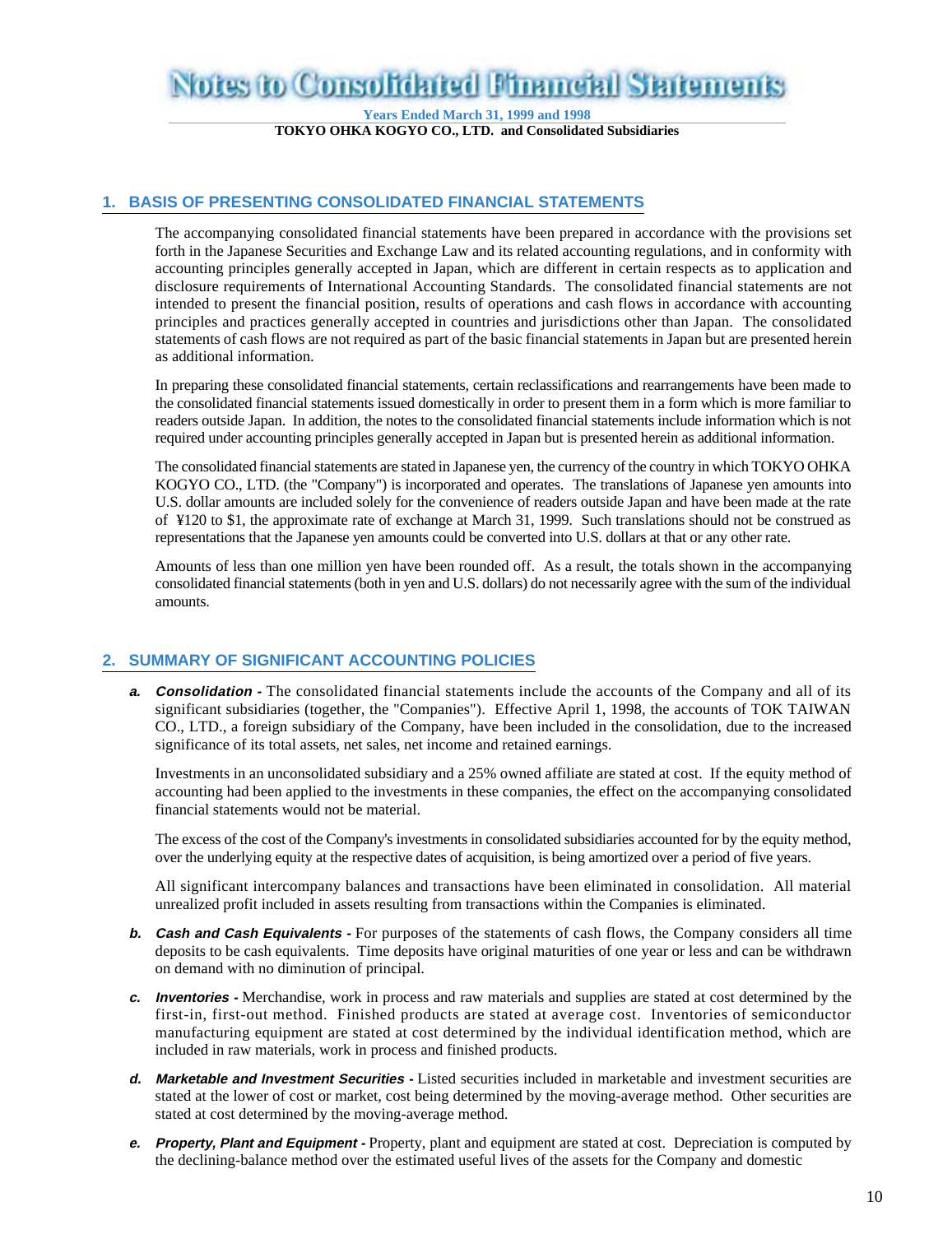consolidated subsidiaries, and by the straight-line method for foreign consolidated subsidiaries. The range of useful lives is principally from 3 to 60 years (3 to 65 years in 1998) for buildings and structures, from 4 to 8 years for machinery and equipment and from 2 to 20 years for furniture and fixtures.

**f. Retirement Benefits -** The Company has a contributory funded pension plan covering substantially all of its employees.

The amounts contributed to the fund, including prior service cost which is amortized over 7 years, are charged to income when paid.

In addition, the annual provisions for retirement benefits for certain employees of the Companies, which are not covered by the above contributory funded pension plan, are calculated to state the liability at the amount that would be required if all of them retired at each balance sheet date.

The annual provisions for retirement benefits for directors and corporate auditors are calculated to state the liability at the amount that would be required if all of them retired at each balance sheet date.

The provisions for the above retirement benefits are not funded.

- **g. Leases** Leases are mainly accounted for as operating leases. Under Japanese accounting standards for leases, finance leases that deem to transfer ownership of the leased property to the lessee are to be capitalized, while other finance leases are permitted to be accounted for as operating lease transactions if certain "as if capitalized" information is disclosed in the notes to the lessee's financial statements.
- **h. Income Taxes** Income taxes are provided for amounts currently payable. Deferred income taxes are not provided for temporary differences in recognizing certain income and expense items for financial and tax reporting purposes.
- *i.* **Foreign Currency Transactions -** Short-term receivables and payables denominated in foreign currencies are translated into Japanese yen at the current exchange rates at each balance sheet date.

Long-term receivables denominated in foreign currencies are generally translated into Japanese yen at historical exchange rates. In the case where there is significant fluctuation of currencies with possible exchange losses, long-term receivables denominated in foreign currencies are translated at the current exchange rates as of each balance sheet date.

- *j.* **Foreign Currency Financial Statements** The balance sheet accounts of the foreign consolidated subsidiaries are translated into yen at the current exchange rates as of the balance sheet date except for shareholders' equity, which is translated at the historical exchange rate. Differences arising from such translation are shown as "Foreign currency statements translation adjustments" in the accompanying consolidated balance sheets. Revenue and expense accounts of the foreign consolidated subsidiaries are also translated into yen at the current rate.
- **k. Per Share Information** The computation of net income per share is based on the weighted average number of shares of common stock outstanding during each year. The average number of common shares used in the computation was 50,599,938 shares for 1999 and 50,599,937 shares for 1998.

Cash dividends per share presented in the accompanying consolidated statements of income are dividends applicable to the respective years including dividends to be paid after the end of the year.

**l. Reclassifications -** Certain reclassifications have been made in the 1998 financial statements to conform to the classifications used in the 1999 financial statements. This reclassification had no effect on previously reported net income or total shareholders' equity.

### **3. MARKETABLE AND INVESTMENT SECURITIES**

Marketable and investment securities as of March 31, 1999 and 1998, consisted of marketable equity securities.

Carrying amounts and aggregate market values of current and non-current marketable equity securities at March 31, 1999 and 1998, were as follows: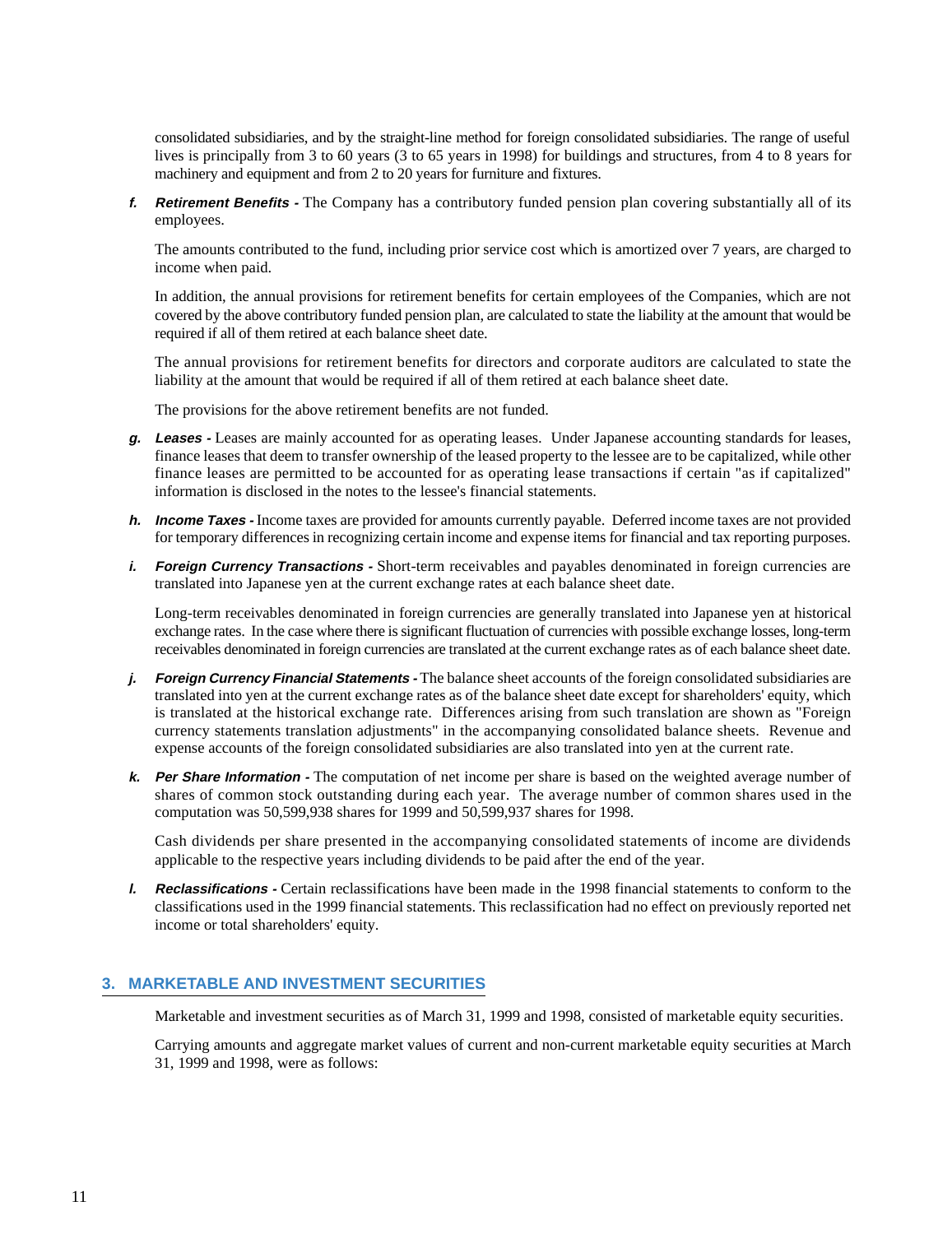|                        |   | Millions of Yen |   |       |    | Thousands of<br>U.S. Dollars |  |  |
|------------------------|---|-----------------|---|-------|----|------------------------------|--|--|
|                        |   | 1999            |   | 1998  |    | 1999                         |  |  |
| Current:               |   |                 |   |       |    |                              |  |  |
|                        |   | 47              | ¥ | 48    | \$ | 399                          |  |  |
| Aggregate market value |   | 84              |   | 100   |    | 707                          |  |  |
| Unrealized gain        | ¥ | 36              | ¥ | 52    | \$ | 307                          |  |  |
| Non-current:           |   |                 |   |       |    |                              |  |  |
|                        |   | 2,586           | ¥ | 2.731 | S  | 21,556                       |  |  |
| Aggregate market value |   | 4.417           |   | 4.669 |    | 36,812                       |  |  |
| Unrealized gain        | ¥ | 1.830           | ¥ | 1.937 |    | 15,255                       |  |  |

The differences between the above carrying amounts and the amounts shown in the consolidated balance sheets consist principally of non-marketable securities.

# **4. INVENTORIES**

 $\overline{\phantom{0}}$ 

Inventories at March 31, 1999 and 1998, consisted of the following:

|                                                                                     | Millions of Yen |        |   |        | Thousands of<br>U.S. Dollars |           |  |
|-------------------------------------------------------------------------------------|-----------------|--------|---|--------|------------------------------|-----------|--|
|                                                                                     |                 | 1999   |   | 1998   |                              | 1999      |  |
| Merchandise $\cdots \cdots \cdots \cdots \cdots \cdots \cdots \cdots \cdots \cdots$ |                 | 133    | ¥ | 188    |                              | 1,112     |  |
|                                                                                     |                 | 5.394  |   | 7.053  |                              | 44,955    |  |
|                                                                                     |                 | 4,803  |   | 4.854  |                              | 40,026    |  |
|                                                                                     |                 | 3.267  |   | 4.346  |                              | 27,229    |  |
| Total                                                                               |                 | 13.598 | ¥ | 16.443 |                              | \$113,324 |  |

#### **5. PROPERTY, PLANT AND EQUIPMENT**

Depreciation expense for the years ended March 31, 1999 and 1998, was ¥6,464 million (\$53,873 thousand) and ¥4,709 million, respectively.

### **6. SHORT-TERM BORROWINGS AND LONG-TERM DEBT**

Short-term borrowings at March 31, 1999 and 1998, represent bank overdrafts. The interest rates of most bank overdrafts as of March 31, 1999 and 1998, were 4.375% and 7.25%, respectively.

Long-term debt at March 31, 1999 and 1998, consisted of following:

|                                                                                                                      | Millions of Yen |      |   |      | Thousands of<br>U.S. Dollars |            |  |
|----------------------------------------------------------------------------------------------------------------------|-----------------|------|---|------|------------------------------|------------|--|
|                                                                                                                      |                 | 1999 |   | 1998 |                              | 1999       |  |
| Unsecured loans from a financial institution<br>for employee's housing loans $\dots \dots \dots \dots \dots \dots$ ¥ |                 | 40   | ¥ | 68   |                              | <b>333</b> |  |
| Unsecured loans from minority shareholder,<br>5.57% to 8%, due serially to 2000 $\dots \dots \dots \dots \dots$      |                 | 47   |   |      |                              | 395        |  |
| Total                                                                                                                | ¥               | 87   |   | 68   |                              | 729        |  |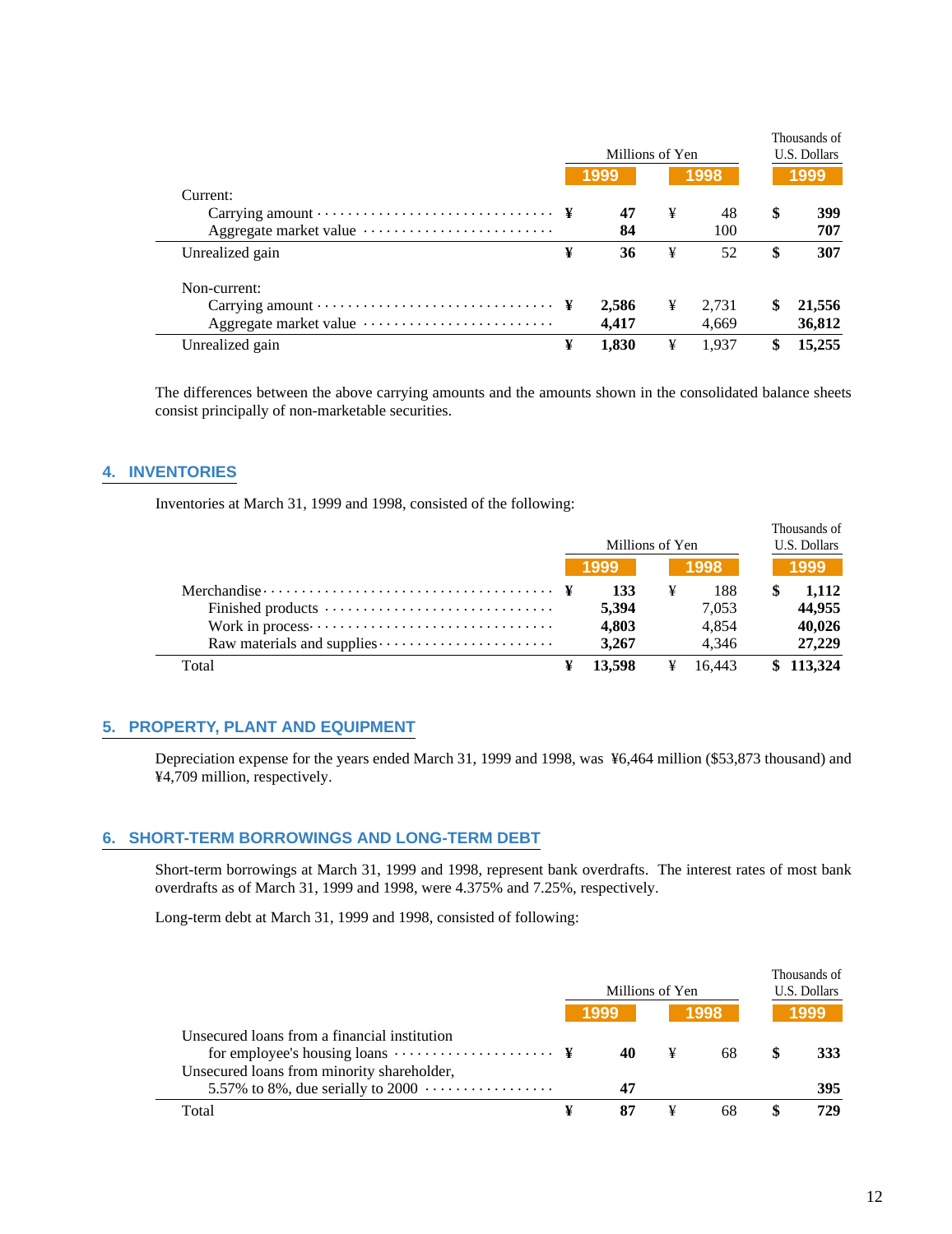# **7. RETIREMENT BENEFITS**

Under the pension plan, substantially all of the employees of the Company terminating their employment are, in most circumstances, entitled to pension payments based on their average pay during employment, years of service and certain other factors.

The net assets in the fund, including a government pension fund required by a Japanese law were ¥5,016 million (\$41,808 thousand) at March 31, 1998 (the most recent date of available information).

Retirement benefits for certain employees of the Companies, which are not covered by the above pension plan, are determined by reference to their rate of pay at the time of termination, years of service and certain other factors.

Retirement benefits for directors and corporate auditors are paid subject to approval of the shareholders (in accordance with the Japanese Commercial Code).

Total provisions for pension costs and retirement benefits charged to income were ¥586 million (\$4,885 thousand) and ¥692 million for the years ended March 31, 1999 and 1998, respectively.

# **8. SHAREHOLDERS' EQUITY**

Under the Japanese Commercial Code (the "Code"), at least 50% of the issue price of new shares with a minimum of the par value, is to be designated as stated capital. The portion which is to be designated as stated capital is determined by resolution of the Board of Directors. Proceeds in excess of the amounts designated as stated capital are credited to additional paid-in capital. The Company may transfer portions of additional paid-in capital to stated capital by resolution of the Board of Directors.

Under the Code, the Company is required to appropriate as a legal reserve portions of retained earnings in the amount equal to at least 10% of cash payments appropriated in each financial period, including cash dividends and bonuses to directors and corporate auditors until the reserve equals 25% of the stated capital. This reserve is not available for cash dividends but may be used to reduce a deficit by resolution of the shareholders or transferred to the stated capital by resolution of the Board of Directors. In the consolidated financial statements, the legal reserve is included in the retained earnings.

The Company may also transfer portions of unappropriated retained earnings to stated capital by resolution of the shareholders.

Under the Code, the Company may issue new shares of its common stock to the existing shareholders without consideration pursuant to resolution of the Board of Directors as a stock split. The Company may make such a stock split to the extent that the amount calculated by multiplying the number of issued shares after the stock split by par value per share does not exceed the stated capital and that the amount calculated by dividing the total amount of shareholders' equity by the number of issued shares after the stock split shall not be less than ¥50.

Dividends are approved by the shareholders at a meeting held subsequent to the fiscal year to which the dividends are applicable. Semiannual interim dividends may also be paid upon resolution of the Board of Directors, subject to certain limitations imposed by the Code.

Under the Code, the amount available for dividends is based upon retained earnings as recorded on the books of the Company. At March 31, 1999, retained earnings recorded on the books of the Company was ¥73,006 million (\$608,391 thousand) which is available for future dividends subject to the approval of the shareholders and legal reserve requirements.

### **9. INCOME TAXES**

The Company and its domestic subsidiaries are subject to Japanese national and local taxes based on income which, in the aggregate, resulted in a normal effective statutory tax rate of approximately 47.2%. Foreign subsidiaries are subject to income taxes of the countries in which they operate. The actual effective tax rates in the accompanying consolidated statements of income differed from the normal effective statutory rates due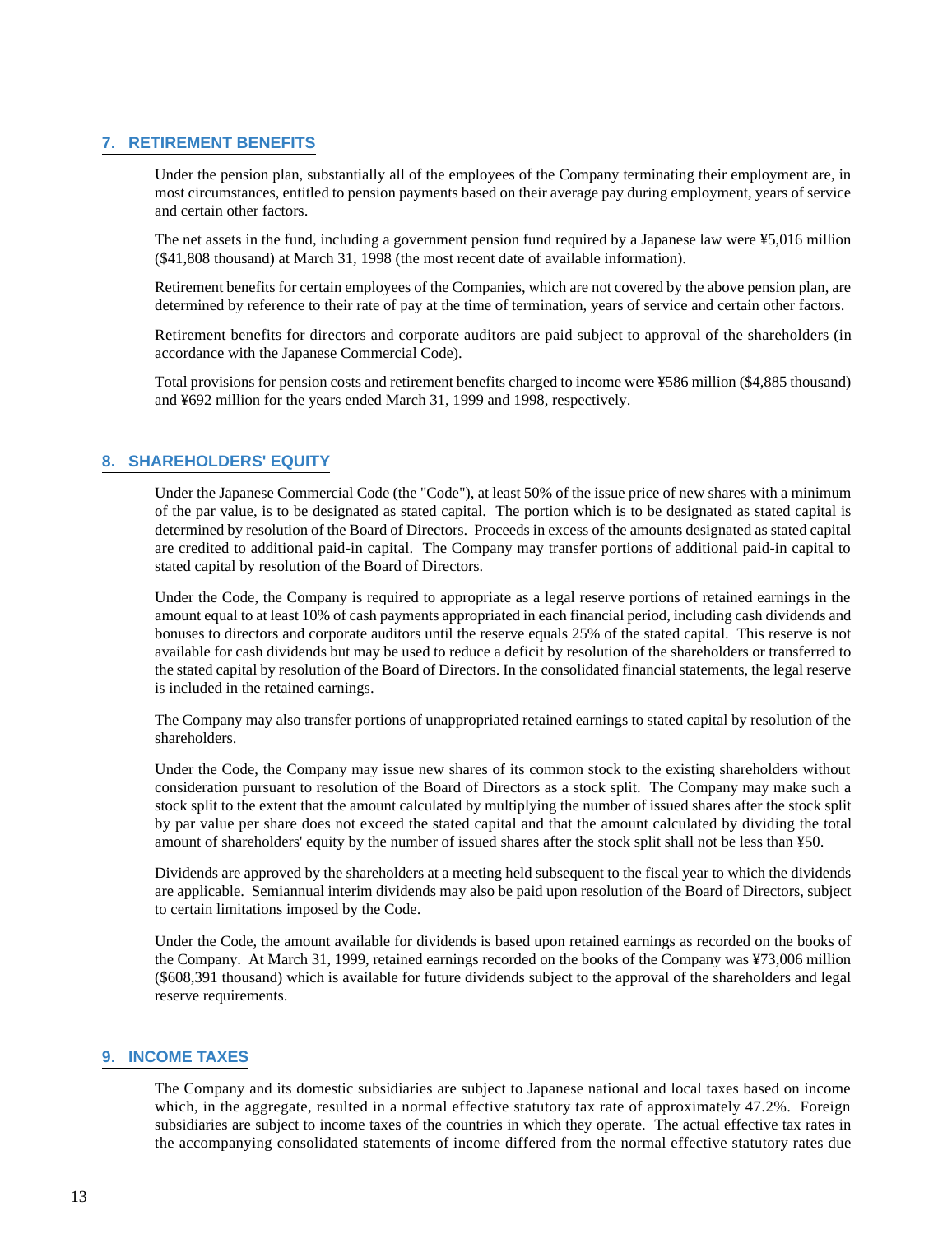principally to (1) non-recognition of the tax effects of temporary differences between tax and financial reporting and (2) certain expenses that are permanently non-deductible for tax purposes.

# **10. RESEARCH AND DEVELOPMENT COSTS**

Research and development costs charged to income were ¥5,494 million (\$45,789 thousand) and ¥5,704 million for the years ended March 31, 1999 and 1998, respectively.

### **11. LEASES**

 $\overline{a}$ 

The Companies lease certain computer hardware, software, vehicles and other assets..

Total lease payments under finance leases for the years ended March 31, 1999 and 1998, were ¥443 million (\$3,692 thousand) and ¥315 million, respectively.

Acquisition cost, accumulated depreciation as of March 31, 1999, were as follows:

| <b>Furnitures and Fixtures</b> | Millions of Yen     | Thousands of<br>U.S. Dollars |  |  |  |
|--------------------------------|---------------------|------------------------------|--|--|--|
|                                | $\frac{1}{2}$ 2.180 | \$ 18,167                    |  |  |  |
|                                | 813                 | 6.780                        |  |  |  |
|                                | $\frac{1}{2}$ 1.366 | 11.386                       |  |  |  |

Obligations under finance leases as of March 31, 1999 and 1998, were as follows:

|                                                                            | Millions of Yen |       | Thousands of<br>U.S. Dollars |
|----------------------------------------------------------------------------|-----------------|-------|------------------------------|
|                                                                            | 1999 l          | 1998  | 1999                         |
|                                                                            | 461 ¥           | 357   | 3,843                        |
| Due after one year $\dots \dots \dots \dots \dots \dots \dots \dots \dots$ | 905             | 846   | 7.543                        |
|                                                                            | 1.366           | 1.204 | 11.386                       |

The amounts of acquisition cost, depreciation and obligations under finance leases include the imputed interest expense portion. Depreciation expense which was not reflected in the consolidated statement of income, computed by straight-line method as of March 31, 1999 was ¥443 million (\$3,692 thousand).

#### **12. SUBSEQUENT EVENT**

On June 29, 1999, the Company's shareholders approved the appropriation of retained earnings as follows:

|                                                                 | Millions of Yen | Thousands of<br>U.S. Dollars |
|-----------------------------------------------------------------|-----------------|------------------------------|
|                                                                 | 505             | 4.216                        |
|                                                                 | 58              | 490                          |
| Bonuses to directors and corporate auditors $\dots \dots \dots$ | 82              | 685                          |
| Total                                                           | 647             | 5.392                        |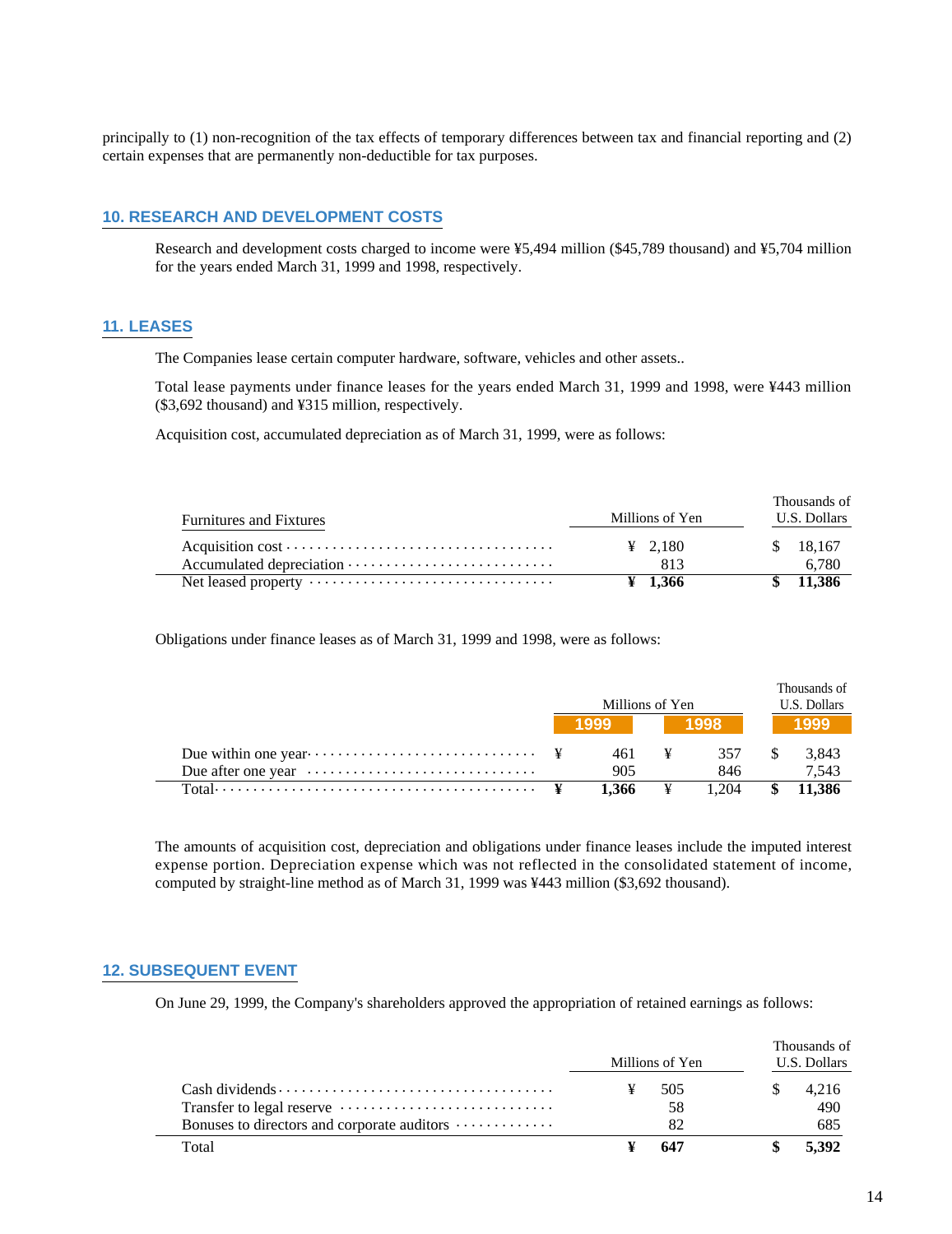# **13. SEGMENT INFORMATION**

# **(1) Operations in Different Industries**

The Companies are mainly engaged in one industry segment which is the manufacture and sales of photoresists and related goods, sales of which accounted for more than 90% of the total consolidated sales. Other sales, operating income and assets are not significant compared to the above segment. Therefore, information about operations in different industries has been omitted.

# **(2) Foreign Operations**

Information about foreign operations for the years ended March 31, 1999 and 1998, is as follows:

|                                                                                   | Millions of Yen<br>1999 |                  |        |                    |   |                |   |              |   |                  |        |                              |        |                  |  |
|-----------------------------------------------------------------------------------|-------------------------|------------------|--------|--------------------|---|----------------|---|--------------|---|------------------|--------|------------------------------|--------|------------------|--|
|                                                                                   |                         | Japan            |        | North<br>America   |   | Europe         |   | Asia         |   | Total            |        | Eliminations<br>or Corporate |        | Consolidated     |  |
| Sales to customers $\dots$<br>Interarea transfer $\cdots$                         | ¥                       | 64.649<br>5,222  | ¥      | 5,860<br>94        | ¥ | 3.915<br>155   | ¥ | 18           | ¥ | 74.444<br>5,471  | ¥      | (5, 471)                     | ¥      | 74.444           |  |
| Total sales $\dots \dots \dots$<br>Operating expenses $\cdots$                    |                         | 69.871<br>62,453 |        | 5.954<br>6,117     |   | 4.071<br>3,809 |   | 18<br>47     |   | 79.916<br>72,428 |        | (5,471)<br>(4,656)           |        | 74.444<br>67,771 |  |
| Operating income $\cdots$ $\cdots$ $\ddagger$<br>Assets $\dots \dots \dots \dots$ | ¥                       | 7,417<br>78,696  | ¥<br>¥ | $(162)$ ¥<br>6,616 | ¥ | 261<br>2,766   | ¥ | (28) ¥<br>22 | ¥ | 7.488<br>88,102  | ¥<br>¥ | (814)<br>34,650              | ¥<br>¥ | 6,673<br>122,752 |  |

|                                                               | Thousands of U.S. Dollars |          |                        |  |                      |      |                   |    |                     |    |                              |                            |  |  |  |
|---------------------------------------------------------------|---------------------------|----------|------------------------|--|----------------------|------|-------------------|----|---------------------|----|------------------------------|----------------------------|--|--|--|
|                                                               |                           | 1999     |                        |  |                      |      |                   |    |                     |    |                              |                            |  |  |  |
|                                                               | Japan                     |          | North<br>America       |  | Europe               |      | Asia              |    | Total               |    | Eliminations<br>or Corporate | Consolidated               |  |  |  |
| Sales to customers $\dots$                                    | \$538,742                 | <b>S</b> | 48.839                 |  | 32,630               | - \$ | 158               | S. | 620,370             |    |                              | \$620,370                  |  |  |  |
| Interarea transfer $\cdots$                                   | 43.521                    |          | 783                    |  | 1.294                |      |                   |    | 45,599              | S  | (45,599)                     |                            |  |  |  |
| Total sales $\dots \dots \dots$                               | 582,263                   |          | 49.623                 |  | 33.925               |      | 158               |    | 665,970             |    | (45,599)                     | 620,370                    |  |  |  |
| Operating expenses $\cdots$                                   | 520,447                   |          | 50.978                 |  | 31,746               |      | 395               |    | 603,568             |    | (38, 808)                    | 564,790                    |  |  |  |
| Operating income $\cdots$<br>Assets $\dots \dots \dots \dots$ | 61,816<br>S.<br>\$655,806 | -SS      | $(1,355)$ \$<br>55,140 |  | $2,178$ \$<br>23,050 |      | $(237)$ \$<br>187 |    | 62,402<br>\$734,184 | \$ | (6,791)<br>\$288,751         | 55,610<br>S<br>\$1,022,935 |  |  |  |

|                                              | Millions of Yen |                  |        |                  |   |                     |        |                  |                              |                                            |              |                               |  |  |
|----------------------------------------------|-----------------|------------------|--------|------------------|---|---------------------|--------|------------------|------------------------------|--------------------------------------------|--------------|-------------------------------|--|--|
|                                              | 1998            |                  |        |                  |   |                     |        |                  |                              |                                            |              |                               |  |  |
|                                              |                 | Japan            |        | North<br>America |   | Europe              |        | Total            | Eliminations<br>or Corporate |                                            | Consolidated |                               |  |  |
| Sales to customers $\dots \dots \dots \dots$ | ¥               | 74,295<br>6,238  | ¥      | 6.926            | ¥ | 3,658<br>126        | ¥      | 84,880<br>6,365  | ¥                            | (6,365)                                    | ¥            | 84,880                        |  |  |
| Operating expenses $\dots\dots\dots\dots$    |                 | 80.533<br>65,637 |        | 6.926<br>6,331   |   | 3.784<br>3.494      |        | 91.245<br>75.463 |                              | (6,365)<br>(5,011)                         |              | 84,880<br>70,452              |  |  |
| Operating income $\dots\dots\dots\dots\dots$ | ¥<br>¥          | 14.896<br>85,190 | ¥<br>¥ | 595 ¥<br>7.885   | ¥ | <b>290</b><br>3.849 | ¥<br>¥ | 15.781<br>96,924 | ¥<br>¥                       | $(1,353) \; \; \text{\&}$<br><b>32.730</b> |              | 14.428<br>$\frac{129.654}{ }$ |  |  |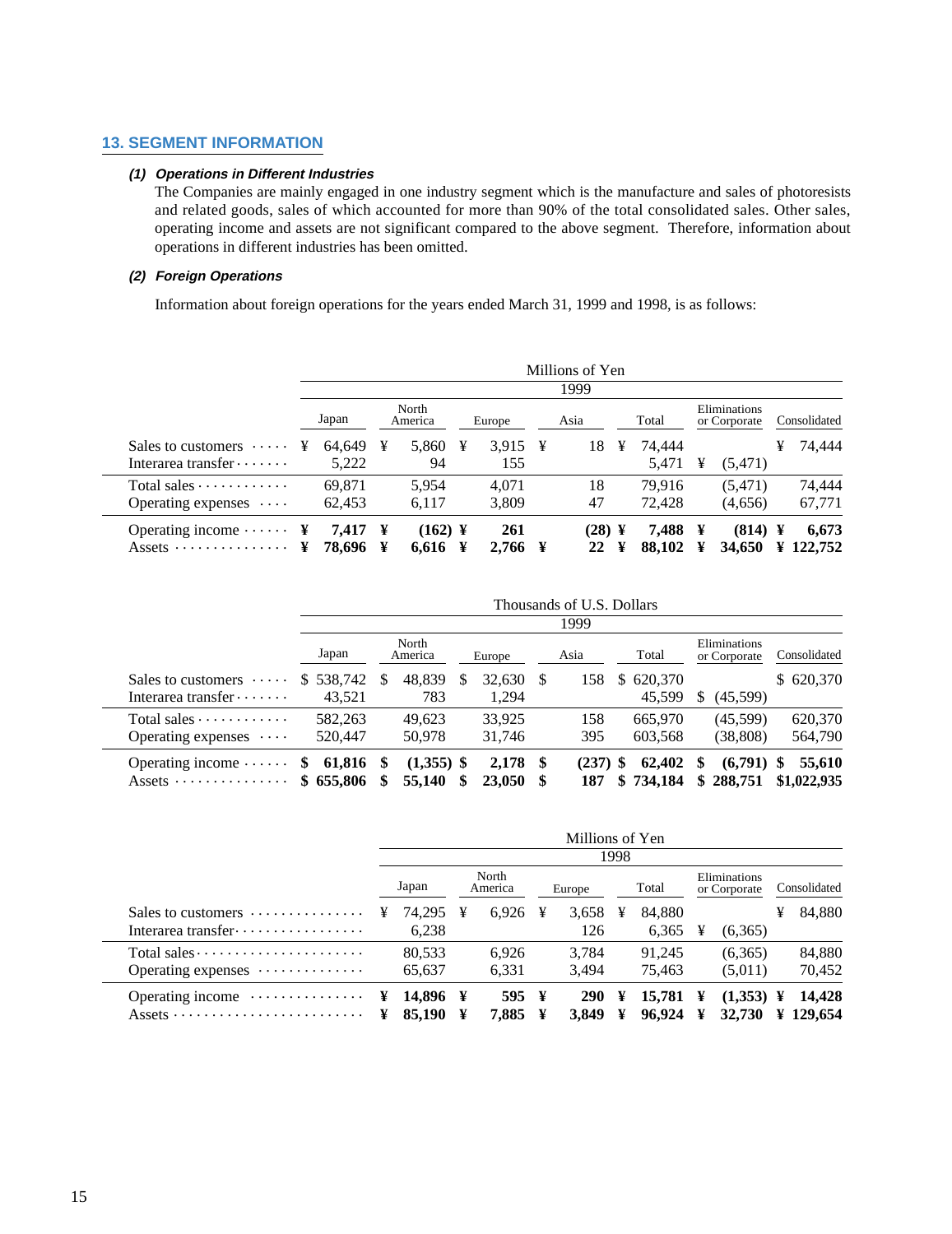# **(3) Sales to Foreign Customers**

Information about sales to foreign customers of the Companies for the years ended March 31, 1999 and 1998, is as follows:

|                                                                                   | Millions of Yen           |                  |      |        |   |                      |               |         |   |                       |  |  |  |  |
|-----------------------------------------------------------------------------------|---------------------------|------------------|------|--------|---|----------------------|---------------|---------|---|-----------------------|--|--|--|--|
|                                                                                   | 1999                      |                  |      |        |   |                      |               |         |   |                       |  |  |  |  |
|                                                                                   |                           | North<br>America |      | Europe |   | Asia                 | Other Areas   |         |   | Total                 |  |  |  |  |
| Sales to foreign customers $(A) \cdots \cdots \cdots$<br>Consolidated sales $(B)$ | ¥                         | 9.161            | ¥    | 5,200  | ¥ | 16,983 $\frac{1}{2}$ |               | 39      | ¥ | 31,385<br>74,444      |  |  |  |  |
|                                                                                   |                           | 12.3%            |      | 7.0%   |   | 22.8%                |               | 0.1%    |   | 42.2%                 |  |  |  |  |
|                                                                                   | Thousands of U.S. Dollars |                  |      |        |   |                      |               |         |   |                       |  |  |  |  |
|                                                                                   |                           |                  | 1999 |        |   |                      |               |         |   |                       |  |  |  |  |
|                                                                                   |                           | North<br>America |      | Europe |   | Asia                 | Other Areas   |         |   | Total                 |  |  |  |  |
| Sales to foreign customers $(A) \cdots \cdots$<br>Consolidated sales $(B)$        | S.                        | 76.349           | S.   | 43,338 |   | \$141,531            | <sup>\$</sup> | 325     |   | \$ 261,544<br>620,370 |  |  |  |  |
|                                                                                   |                           | 12.3%            |      | 7.0%   |   | 22.8%                |               | $0.1\%$ |   | 42.2%                 |  |  |  |  |
|                                                                                   |                           |                  |      |        |   |                      |               |         |   |                       |  |  |  |  |

|                          |  | Millions of Yen  |  |         |  |       |  |                    |  |                 |  |  |  |  |
|--------------------------|--|------------------|--|---------|--|-------|--|--------------------|--|-----------------|--|--|--|--|
|                          |  | 1998             |  |         |  |       |  |                    |  |                 |  |  |  |  |
|                          |  | North<br>America |  | Europe  |  | Asia  |  | <b>Other Areas</b> |  | Total           |  |  |  |  |
|                          |  |                  |  |         |  |       |  |                    |  |                 |  |  |  |  |
| Consolidated sales $(B)$ |  | 10.8%            |  | $6.0\%$ |  | 25.6% |  | $0.0\%$            |  | 84,880<br>42.4% |  |  |  |  |

\* \* \* \* \* \*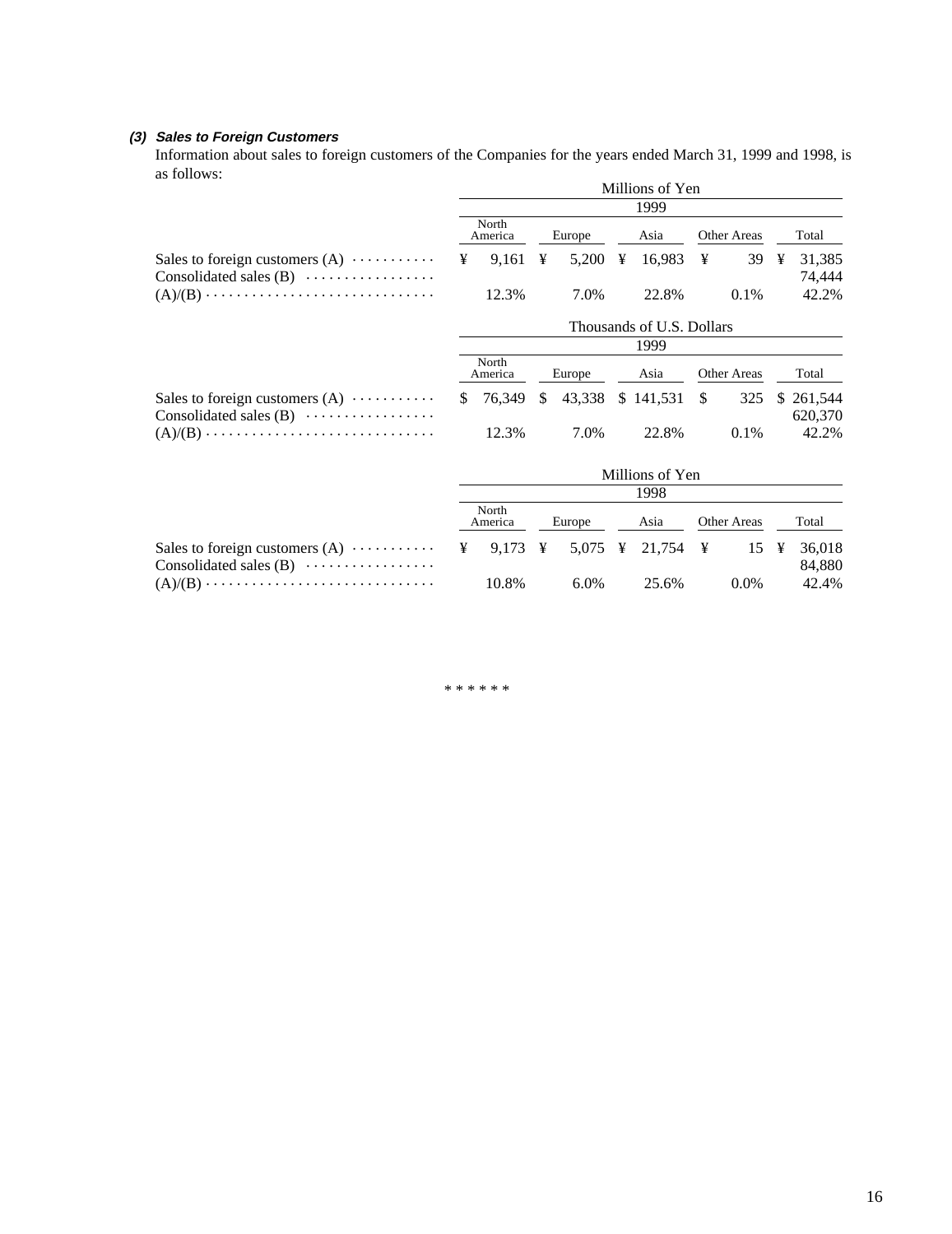# INDERENDENT AUDITORS' REPORT



Tohmatsu & Co. MS Shibaura Building 13-23, Shibaura 4-chome Minato-ku, Tokyo 108-8530

Telephone: (03)3457-7321 Facsimile : (03)3769-8508

To the Board of Directors and Shareholders of TOKYO OHKA KOGYO CO., LTD.:

We have examined the consolidated balance sheets of TOKYO OHKA KOGYO CO., LTD. and consolidated subsidiaries as of March 31, 1999 and 1998, and the related consolidated statements of income, shareholders' equity, and cash flows for the years then ended, all expressed in Japanese yen. Our examinations were made in accordance with auditing standards, procedures and practices generally accepted and applied in Japan and, accordingly, included such tests of the accounting records and such other auditing procedures as we considered necessary in the circumstances.

In our opinion, the consolidated financial statements referred to above present fairly the financial position of TOKYO OHKA KOGYO CO., LTD. and consolidated subsidiaries as of March 31, 1999 and 1998, and the results of their operations and their cash flows for the years then ended in conformity with accounting principles and practices generally accepted in Japan applied on a consistent basis.

Our examinations also comprehended the translation of Japanese yen amounts into U.S. dollar amounts and, in our opinion, such translation has been made in conformity with the basis stated in Note 1 to the consolidated financial statements. Such U.S. dollar amounts are presented solely for the convenience of readers outside Japan.

Deloitte Touche Tokmatri

June 29, 1999